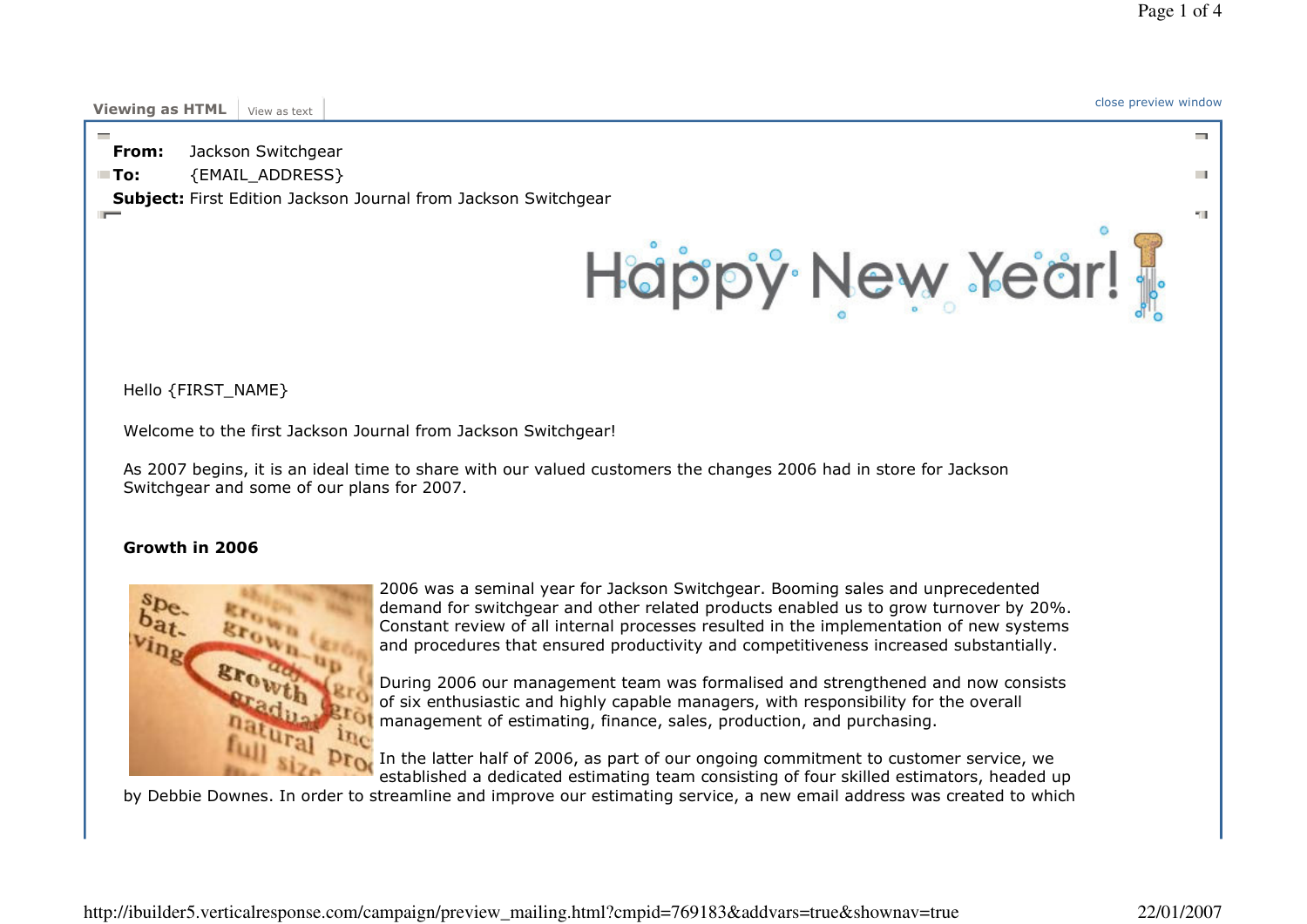H.

requests for quotations can be sent: estimating@jacksonswitchgear.com. This has resulted in a quicker turnaround of quotations for our customers.

Glenn King has been appointed Site Works and Maintenance Co-ordinator, with responsibility for our 24 Hour call out service, thermographic surveys and all other site visits. Providing a single point of contact has resulting in a more streamlined service for our customers.

Since January 2006, we have recruited an additional 15 production staff and our overall staff compliment now stands at 54. The extra production staff has resulted in an increase in production capacity and faster turnaround on delivery of boards.

### Project wins in 2006

Ш



2006 was another very busy year for Jackson Switchgear.

We continued our proud tradition in the retail sector, working on many new developments including shopping centres and flagship stores throughout the country. In the industrial sector we completed a large project at a plastics factory in Co. Wicklow involving a number of main LV switchboards and power distribution panels together with an extensive amount of busbar trunking.

Other sectors in which we successfully tendered include hospitals, schools and hotels. We also completed a number of large mixed developments involving residential, retail and leisure facilities.

#### Launch of www.switchgear.ie



Over the summer, we have been busy designing and populating a new website, www.switchgear.ie. The site contains information on the company, our capabilities and product offerings. It also contains a detailed guide on power factor correction.

Rachel Jackson, Sales Manager, said: "We are delighted that we have been able to secure this very exciting web address, www.switchgear.ie, and that this project has come to a successful conclusion. The website has already started to show results, as we have received enquiries from Europe, the Middle East, and as far away as New Zealand!"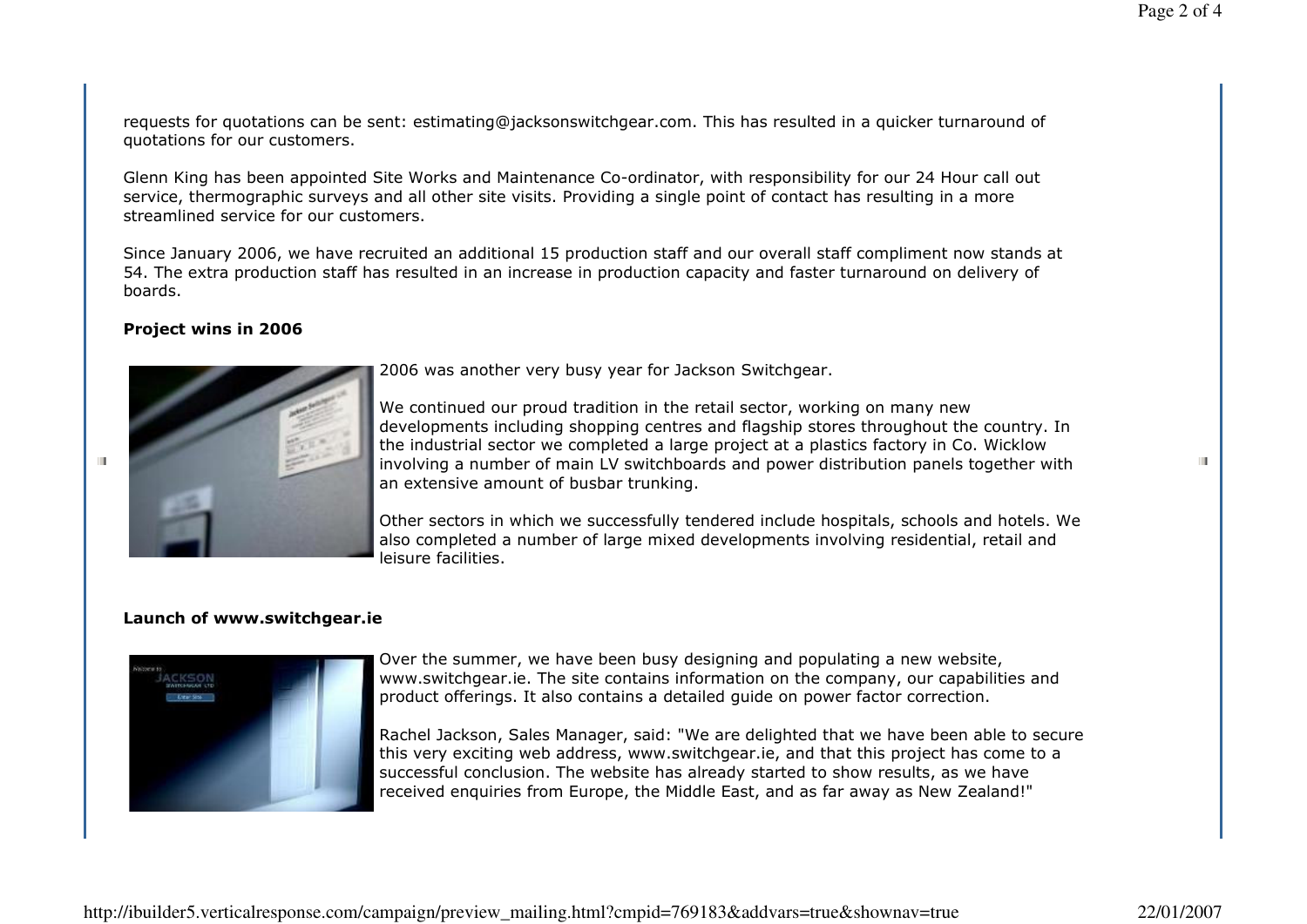## To see our new website, click here!

## Technical developments for 2007



Last year our R&D department focussed on technological advances in energy monitoring and packaged substations.

As a result of the research conducted, 2007 will see substantial investment by Jackson Switchgear in the latest mobile energy monitoring equipment. We will also be in a position to market a package substation to include medium voltage switchgear, transformer and LT switchboard to clients' requirements. These can be air conditioned as necessary and will result in savings in installation time and valuable floor space.

We can also offer a range of 10/20/0.4KV hermetically sealed oil or cast resin (maintenance free) transformers up to 3,000KVA. We also supply 24KV medium voltage

switchgear which ranges from cable in - cable out, ring main units, and modular fixed or withdrawable switchgear.

## Looking forward



During 2007 we hope to expand Jackson Switchgear in other markets, and are currently conducting feasibility studies on a number of locations. We are working with various enterprise and investment bodies to shortlist suitable locations for a second manufacturing base. We are currently tendering in a number of foreign markets and have trade missions planned for early 2007 to explore these markets in greater detail.

The management and staff at Jackson Switchgear would like to take this opportunity to thank each and every one of you for your custom and support in 2006 and to wish you a very happy and prosperous 2007. We look forward to working with you in 2007, a year we believe has a lot of exciting developments in store for Jackson Switchgear.

:.......... HHHHH